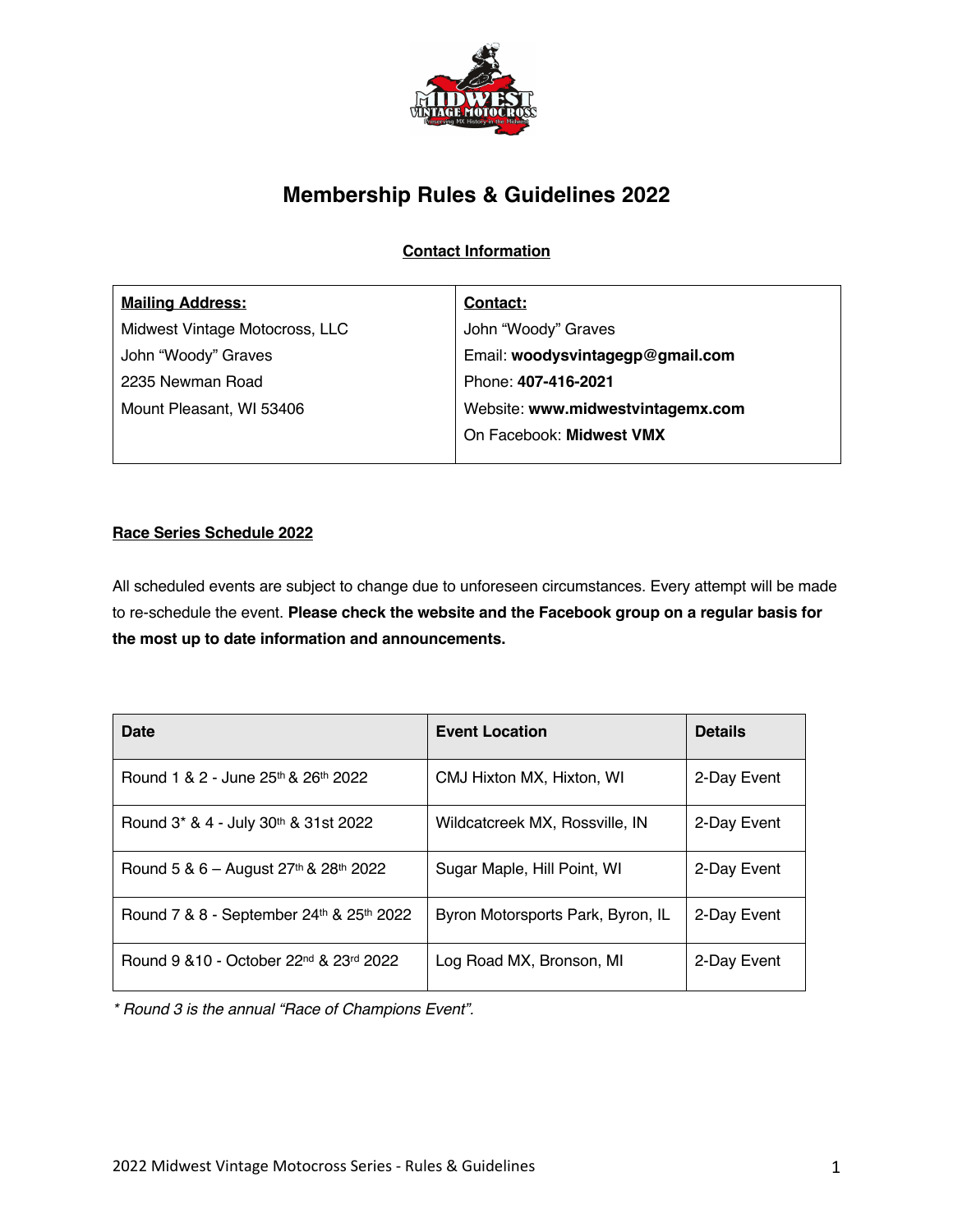

Each track may charge a gate fee and/or a camping fee. Please check with track's website and/or Facebook page for details about fees, parking, concession stands, water etc.

## **Membership Fees**

**Adult (Age 17 and Older) \$40 Youth (Age 16 and Younger) \$35**

**If you are a youth who is turning 17 during the series season you may still purchase a Youth Membership for that season.**

**Local riders who do not wish to become full members will be required to purchase a 1-day membership (\$10). If it's a 2-day event then the membership will be assessed EACH day.** 

## **Race Class Entry Fees (per event)**

**1st Class Entry \$30 Every Class Entry after your first \$25**

**Youth: Age 16 and younger \$25 for each class** 

## **Riders under the age of 18 (Minors)**

**All riders under the age of 18 must have a parent or guardian with them at the track and must fill out a Minor Release Waiver form which must be signed by the rider and BOTH PARENTS. If only one parent is at the track then a NOTARIZED WAIVER / RELEASE SIGNED BY THE OTHER PARENT IS MANDATORY!**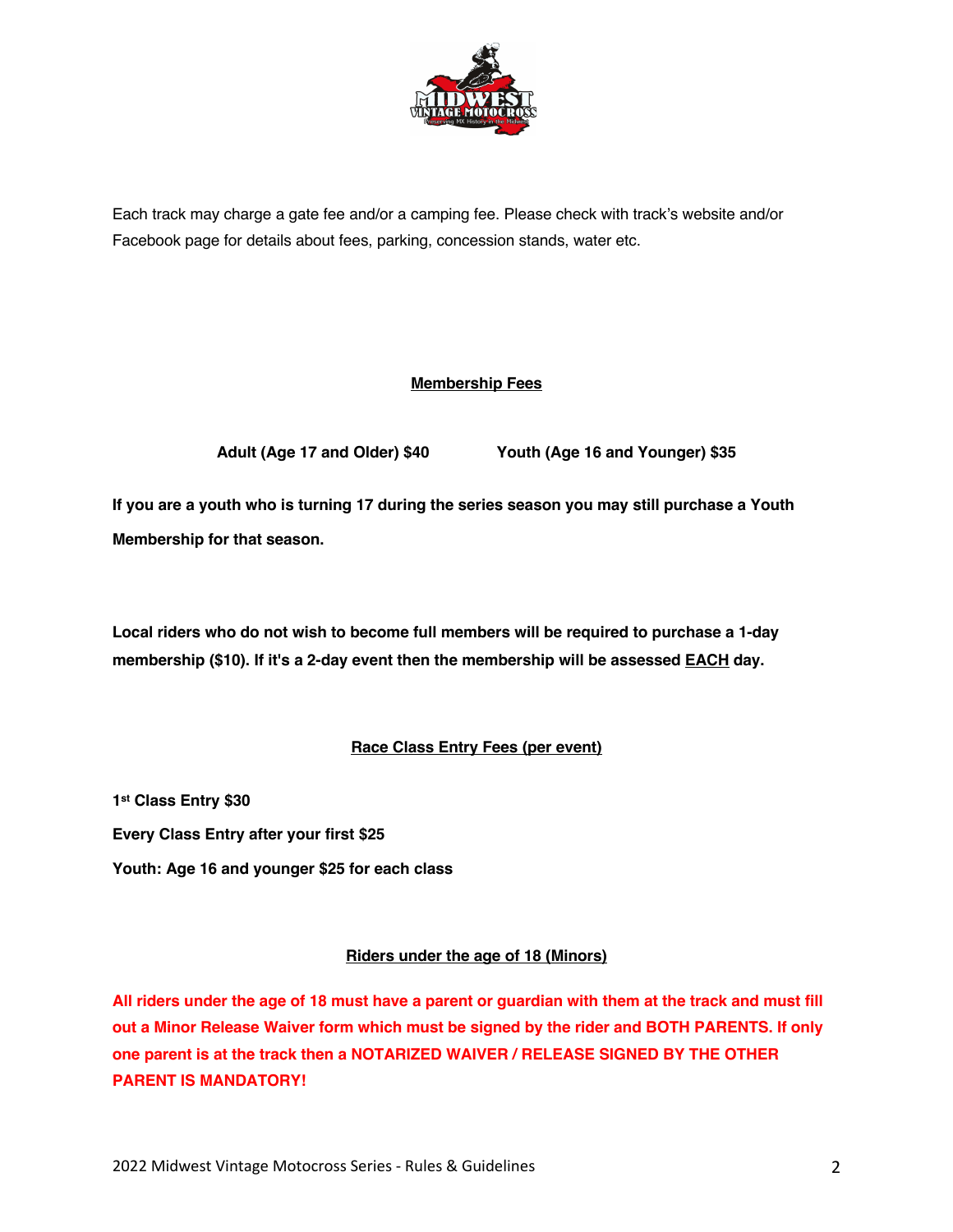

**A minor release form is required for EACH AND EVERY EVENT and must be signed by BOTH rider and Parent. NO EXCEPTIONS.** 

## **Personal Insurance & Liability**

- **Members are required to have their own medical/personal injury/liability insurance to cover any injury and or death that may occur. MIDWEST VINTAGE MOTOCROSS, WOODYS VINTAGE GP, and their officers, staff, and any race facilities or sponsors, are not responsible for the riders, spectators or family members. This also includes travel to and from the event. Every member is to observe and obey all rules/guidelines set forth and act in a safe and proper manner at all times.**
- **Motocross is, and always will be, a dangerous sport! If you do not have insurance DO NOT RACE!**
- **EVERY PARTICIPANT HAS TO SIGN OUR WAIVER / RELEASE FORMS at sign up. All releases of Midwest Vintage Motocross will be signed before any riding and participation in one of our events. This also goes for any and all releases for the tracks/facilities we will be racing at. Arm bands will be mandatory and worn for the entire event. NO EXCEPTIONS! Riders will not be released onto the track without an ARM BAND! Any person on the track (photographers/reporters) will also sign release and have proper ID issued for access to the track.**
- **Midwest Vintage Motocross Reserves the right to revoke or deny any person(s) opportunity or right to ride in the interest of safety. If asked to leave, there will be no refunds**!

#### **Event Registration & Race Day Order of Operations**

| 7:30 am – 9:00 am:   | Registration at the race trailer                                                                                                                                                |
|----------------------|---------------------------------------------------------------------------------------------------------------------------------------------------------------------------------|
| 9:15 am:             | Riders meeting near the sign-up area.<br>All important announcements will be made at this time so attendance is<br>mandatory. Please come in your MX gear and be ready to ride. |
| $9:30$ am – 10:15am: | <b>Staggered Practice</b>                                                                                                                                                       |
| 10:30am:             | Racing: First set of Motos begins                                                                                                                                               |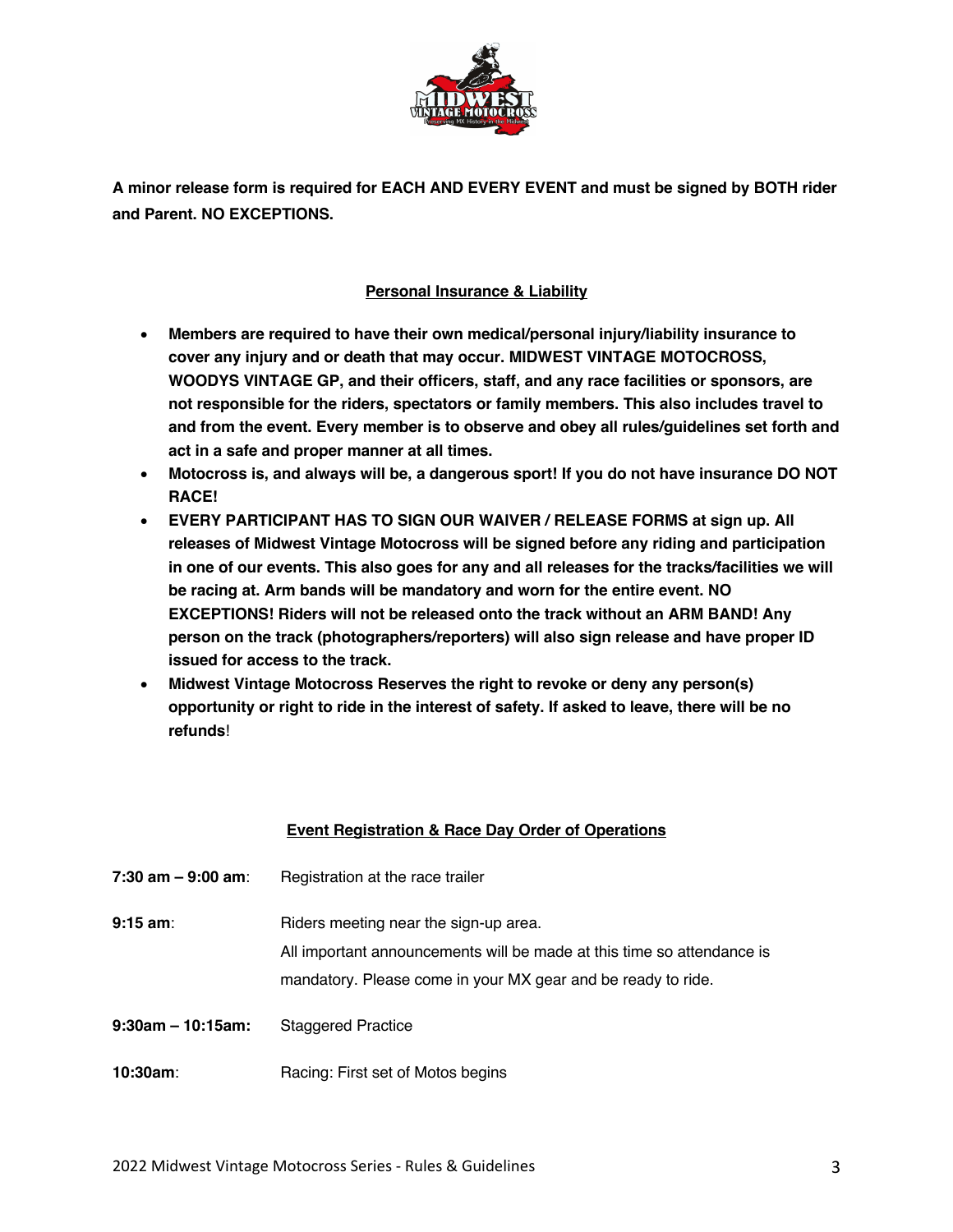

Depending on how the day progresses there is usually a 30 minutes break in between motos.

Midwest Vintage MX reserves the right to do a split gate when they deem necessary. We will always let the A riders go first if there is a split gate.

All entry forms should be available online via the website or the Facebook Group in the files section.

## **End of Day Awards Presentation**

We run OLD SCHOOL – Trophy presentation will be directly following the end of the race day. Please grab everyone in your camp and gather at the race trailer within 20-30 minutes after the end of the last race! This is when the raffle bags will be drawn.

One place award will be given out for each 3 riders entered in the class.

Example: 7 Riders in +50 Vintage will equate to a 1<sup>st</sup> and 2<sup>nd</sup> place given out (no  $3^{rd}$ ).

Example: 13 Riders in Evo 3 B will equate to a 1<sup>st</sup>, 2<sup>nd</sup>, 3<sup>rd</sup> and 4<sup>th</sup> place given out

## **End of Year Trophy Awards & Eligibility**

In order to qualify for an end of year trophy you need to be a current full member in good standing AND run at least 75% of the race season's events in a particular class (e.g. 8 out of 10 events). If an event gets canceled, the number of required events will be adjusted.

Note: The "Race of Champions" is not a point paying event for the series.

**If no rider has met these requirements for a class then no end of year award will be awarded for that class.**

**If the total number of events changes due to weather / cancellation, we will adjust the minimum requirements accordingly.**

The reason we have this eligibility rule in effect is due to the fact that we try to have numerous classes available so that all riders have a class to ride in. There are many classes that only have 3 to 4 race entries PER SEASON. It is not fair (or cost effective) to award an end of year award to a person who only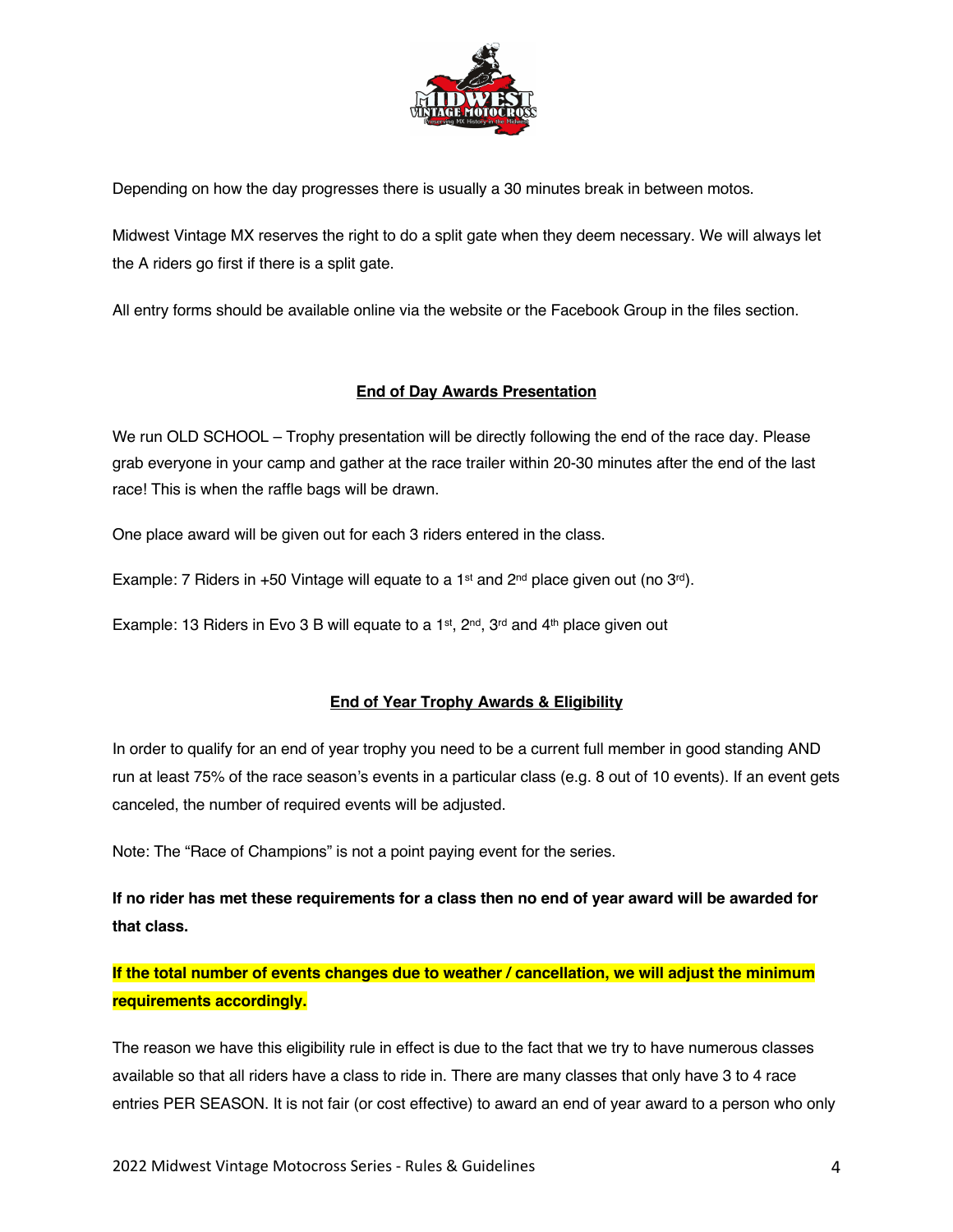

raced in a class 1 or 2 times but ends up being the leader with high points due to lack of total entries in the class when you have other riders who show up to many of the events and work hard to get points for their trophy. Most VMX series have this eligibility rule in effect (including MOVMX, CALVMX, FLVMX).

**JIM POMEROY HIGH POINT CHAMPION AWARD** – This is an honor to receive! The trophy is given out for the highest total points gathered from all the classes entered by one rider. This award can only be won twice by the same person and not in back to back years.

Other specialty awards may be given out at the banquet and will be announced on the website or the Facebook Group prior to the banquet.

### **Race Numbers, Number Plates & Backgrounds**

You will register your race number when you become a member. It is first come, first serve on race numbers. If a member has already registered that number you will be asked to pick a different number or alter your number on race day.

Members have seniority over non-members and local riders. If there is a duplicate race number in a particular class or race then the non-member will be asked to slash their number prior to start gate.

PLEASE DO NOT CHANGE YOUR NUMBER! We realize that things happen, bikes break, bikes get borrowed. Please do everything you can to keep your number the same on whatever bike you are riding. If this is not possible then NOTIFY THE RACE TRAILER AS SOON AS POSSIBLE. We cannot score you properly if we do not have your correct number on file for that race! If you do not notify the trailer prior to your race you will not get scored and will not receive any points.

Number plate colors and numbers are to be of standard racing size or bigger and bikes will have 3 plates with corresponding numbers matched to the rider's entry form.

Race numbers must be a minimum of 5 inches tall and clearly readable. This keeps scoring issues to a minimum. "Trick" numbers are hard to read at speed. Any letters are to be put in lower right side of plate (looking at plate) If you want your points, please comply.

#### **Colors:**

**Vintage bikes are White background with Black numbers (This is industry standard)**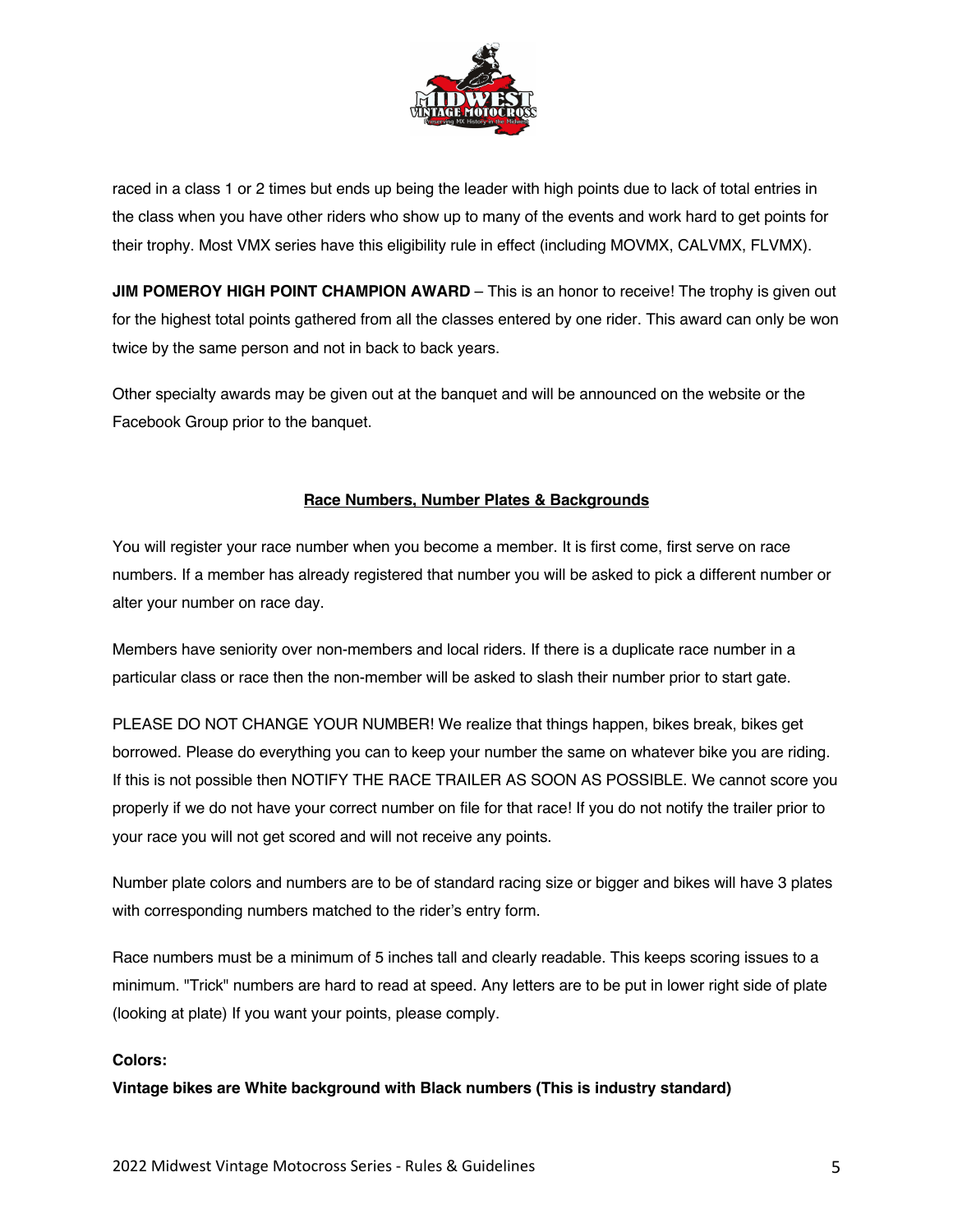

**Evolution bikes are Yellow backgrounds with Black numbers (This is industry standard) Modern and non-current bikes need a solid color back ground with a contrasting color number (not black numbers on black background).**

### **BIKE INSPECTIONS /SAFETY EQUIPMENT ISSUES/ USE OF PITBIKES**

**Any bike brought to race in an MWVMX event can and will be inspected at random to be safe to ride and legal for the class it is entered in.** 

**MWVMX staff reserve the right to refuse any motorcycle due to safety or non-compliance for the class entered.** 

**ALL RIDERS will have, and wear correct and up to date riding equipment! Helmets will be DOT/SNELL approved with chin strap fastened and in good safe condition. Eye protection, gloves, long sleeve shirts and pants are mandatory. ALL riders will wear real MX boots! No exceptions. Alcohol or drug consumption before or during any event are prohibited!**

#### **PIT BIKES**

**Pit bikes are classified as any machine used for transportation in the pit area (including ATV's, motorized scooters, and pocket bikes). Users must have full gear on during use, no exceptions! This includes but is not limited to DOT approved helmets, eye protection, long sleeve shirts, pants and over the ankle boots.** 

**Pit traffic is limited to under 10mph. No passengers allowed on pit bikes unless the vehicle is designed for it.** 

#### **RIDER ABILITY LEVELS**

- **EXPERT = A**
- **INTERMEDIATE = B**
- $\bullet$  **NOVICE** = C

**A rider's ability/skill level is determined by not only what he/she feels they are but by their actual ability to ride in a given class. As a rider in MWVMX a panel of your peers and a panel of experts will be the deciding factor. If you dominate a lower class out of the box you will be moved up**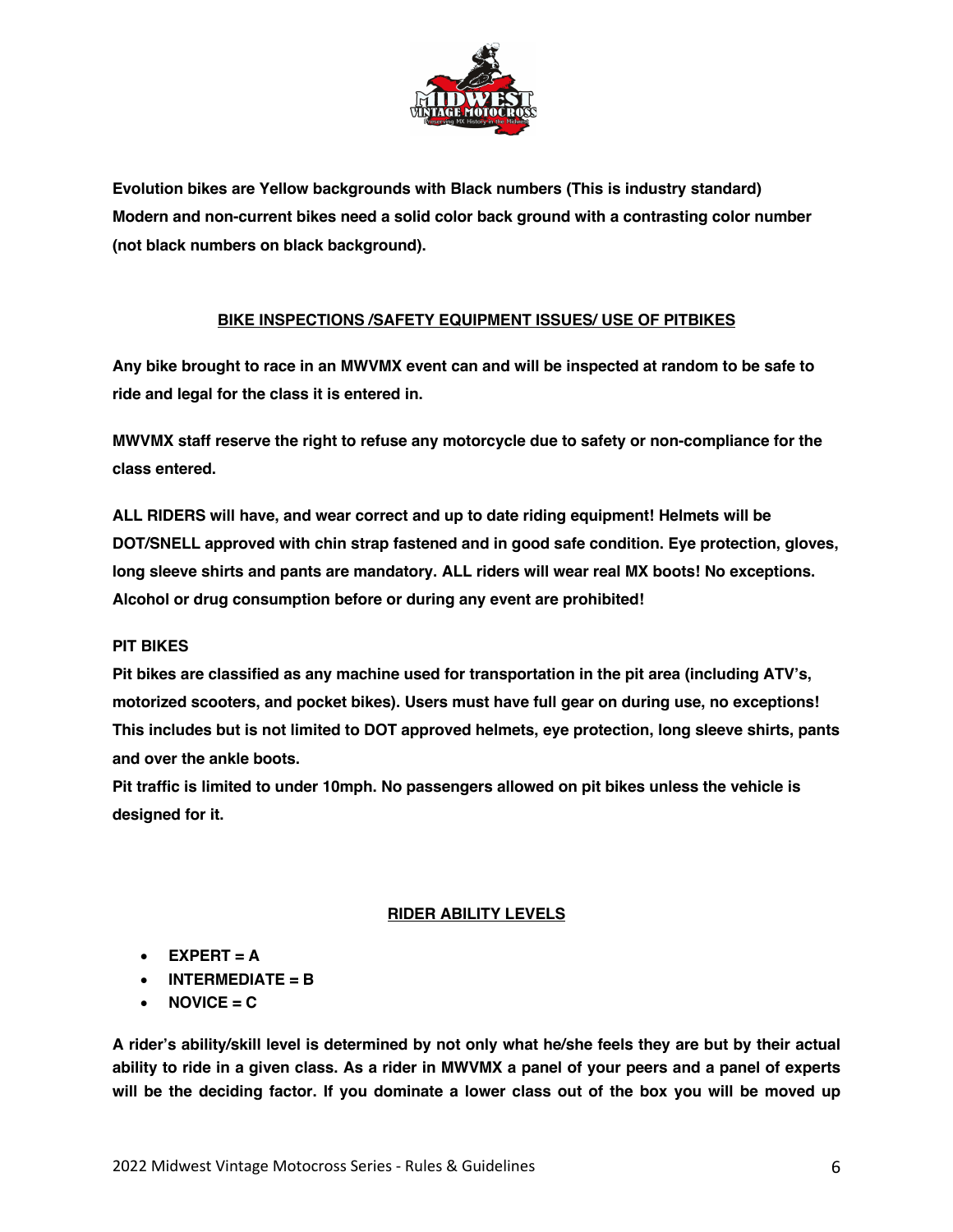

**accordingly. If you feel you are too slow for a class, a request can be made to evaluate your status.**

## **MOTORCYCLE YEAR BREAKDOWN AND CLASS DESCRIPTION**

#### **VINTAGE: 1974 AND OLDER**

• Maximum of 8" front fork travel and 5" rear wheel travel. There were a lot of bikes in 73-74 that had 5+ inches in the rear and 7.5+ inches out of the box. I will allow some bikes with small changes to be legal for vintage. Anyone not sure, we have a team of experts to help solve any issues. Box stock Honda CR 125's up to 78 are allowed in Vintage along with the Bultaco 135 & 136 and any "like design" MOTORCYCLE falling under the suspension rules. ALL PARTS AND MODIFICATIONS ARE SUBJECT TO APPROVAL!

#### **EVO 1: 1975 - 1977 (with a few minor exceptions)**

• First real production line suspension improvements. Most of these bikes had 9 inches of front fork travel and were the real beginning of the long travel era.

#### **EVO 2: 1978 - 1981**

• The true end of the twin shock era as we knew it! This class will be AIRCOOLED - DRUM BRAKES - NO LINKAGE! YES ALL NON LINKAGE MONOSHOCK YAMS ALLOWED. Exception is the Rokon (disc brake) o There were 81 125cc bikes that were liquid cooled AND LINKAGED (Suzuki) - THEY WILL BE IN EVO 3!

#### **EVO 3: 1982- (See criteria!)**

- Any Production class bike with DRUM REAR brakes. Linkage, Liquid cooling, front disc brakes IS allowed.
- This class has been the focal point for years and has been quite confusing as some bikes came with dual disc in 86 (Kawasaki) while Honda, Suzuki & Yamaha followed in 87. These bikes will join the EVO 4 Class.

#### **EVO 4: Up to 1989 (See Criteria!)**

- Any production class bike with dual disc brakes, liquid cooling, linkage rear suspension.
- These bikes transformed on a regular basis getting better and better throughout the years. Say what you want, but these are pretty well equal on today's Vintage/Evo courses. I will be watching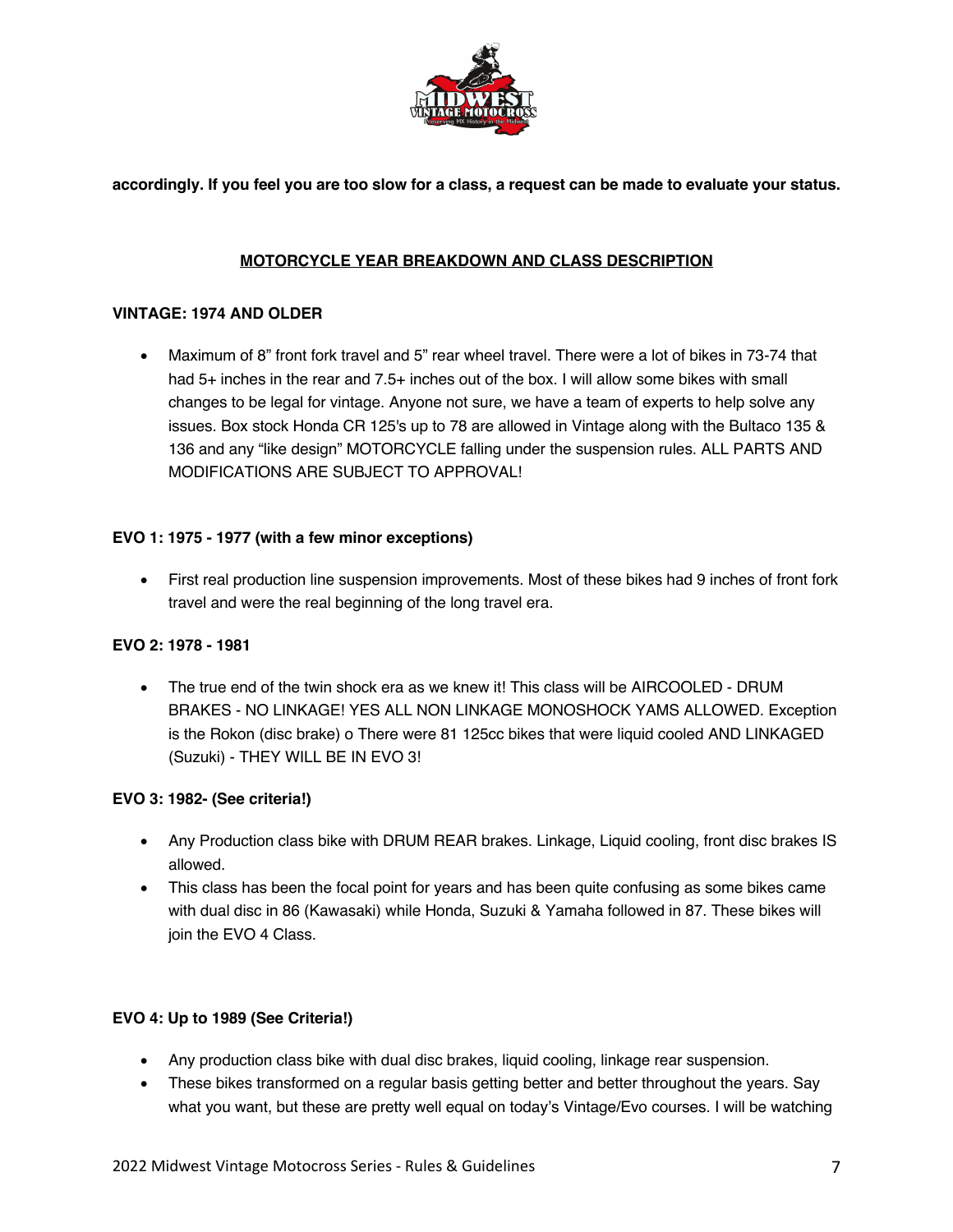

this class to see if it needs further adjustments. All depends on what shows up! PERIOD PARTS REQUIRED!

#### **EVO 5: 1990 to 2000 (This is a base line for the 2015 season)**

- These bikes were alike throughout the span with very little to no changes that were substantial.
- We will trim and adjust as needed to make this class work. 2015 is the first year for this class so we'll see how it goes.

### **MODERN SUPPORT: 2001 to Current**

• This class will incorporate all years after 2000. Many may not consider the older bikes in this class to be modern but we are a vintage series and are more focused on that. We welcome all riders and bikes.

#### **Pee Wee 50cc – (rider age 4 to 6 years old)**

• Maximum of 10" Wheels. Required to race on a cut down modified course or the actual Pee Wee track. This class includes 2 stroke and 4 stroke Automatics and semi-automatics

#### **50cc Junior – (rider age 4 to 6 years old)**

• Max 10 " Wheels. This class could run the modified course or the whole main track (depending on track and conditions)

#### **50cc Senior – (rider age 7 to 9) – Max 10" on the rear wheel, 12" on the front wheel**

**65cc Junior – (rider age 7 to 9 years old) – 65cc**

**65cc Senior – (rider age 10 to 12 years old) – 65cc**

**85cc Junior – (rider age 11 to 13 years old) – 85cc**

**85cc Senior - (rider age 14 to 16 years old) – 85cc**

**Youth Open (rider age 7 to 16 years old) – 65cc to 85cc** (no 50cc allowed)

**100cc Vintage: 1975 and Older**

**100cc EVO: 1976 to 1981 (No liquid cooling except Shinobi & like design. No linkage – no disc brakes)**

- all 100cc classes 88cc to 100cc 2-STROKE with standard overbore sizes allowed
- 4-stroke 88cc to 120cc (or what is available within reason and these are 2-valve head engines)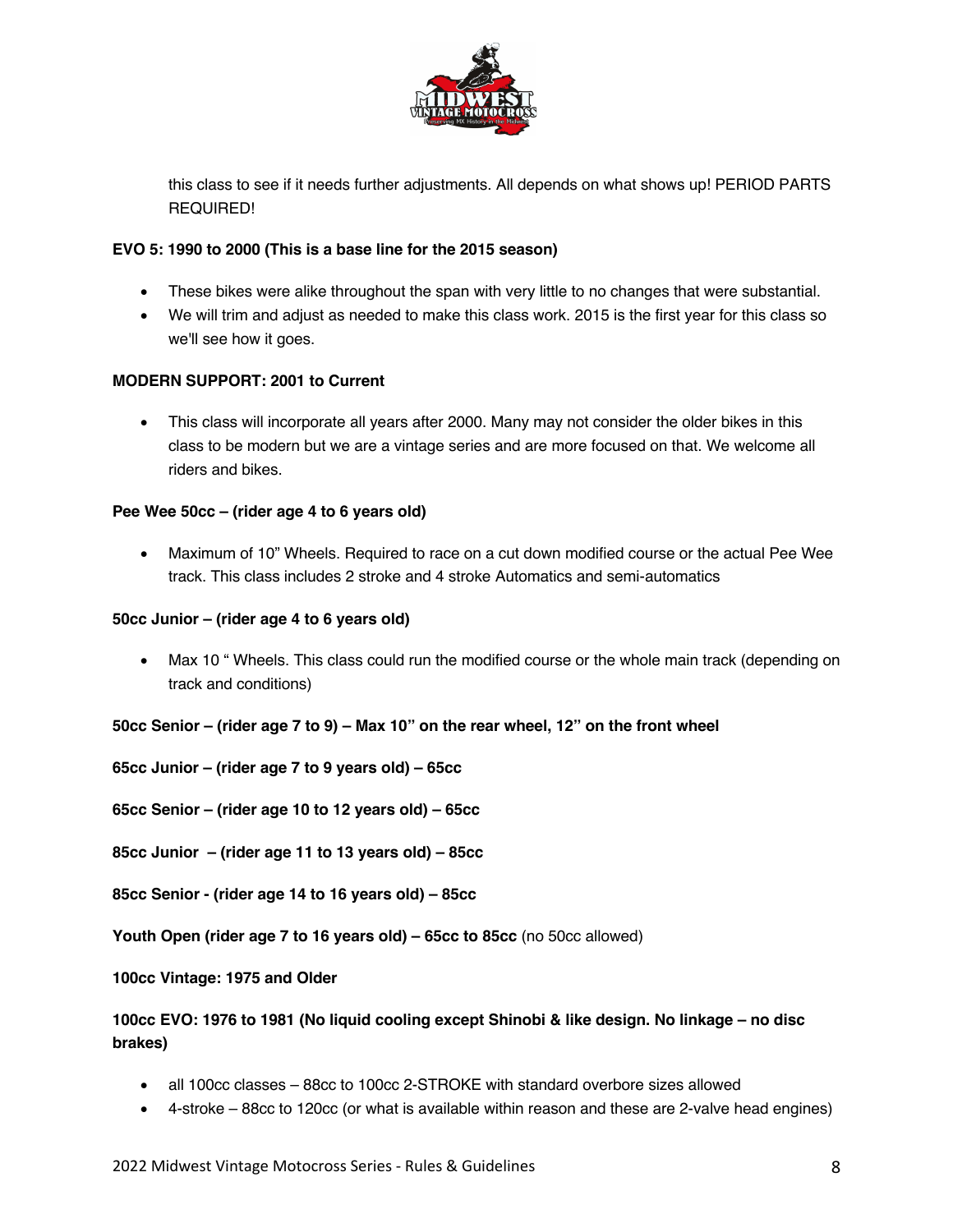

- the 100cc classes will run together on the same gate but be scored separately until it grows
- this is for fun and to build a good base for the future. There is no rider ability and/or age restrictions YET!

## **2022 CLASS STRUCTURE FOR MWVMX SERIES**

### **VINTAGE**

- **100cc OPEN – Up to 1975**
- **VINTAGE 0-200 - 74 and older**
- **VINTAGE 250-500 - 74 and older**

## **EVO**

- **100cc open – 1976 TO 1981**
- **EVO 0-200 OPEN – Up to 89**
- **EVO 1 A&B-75 TO 77**
- **EVO 2 A&B-78 TO 81**
- **EVO 3 A & B – Starting at 1982 that have PRODUCTION DRUM REAR BRAKES. LINKAGE - LIQUID COOLING - FRONT DISC BRAKE ALLOWED - NO REAR DISC!! (See criteria on page 8)**
- **EVO 4 OPEN – Up to 1989 (See criteria on page 8)**
- **EVO 5 OPEN – 1990 to 2000 (See page 8)**

## **AGE CLASSES**

- **VINTAGE +40 +50 +55 +60 OPEN - 74 and older**
- **EVO +40 +50 +55 A & B +60 A & B +65 A & B – up to 89**

**MODERN +35 & +50 & +60 OPEN**

**OTHER CLASSES**

**Pee Wee 50cc**

**50cc Junior**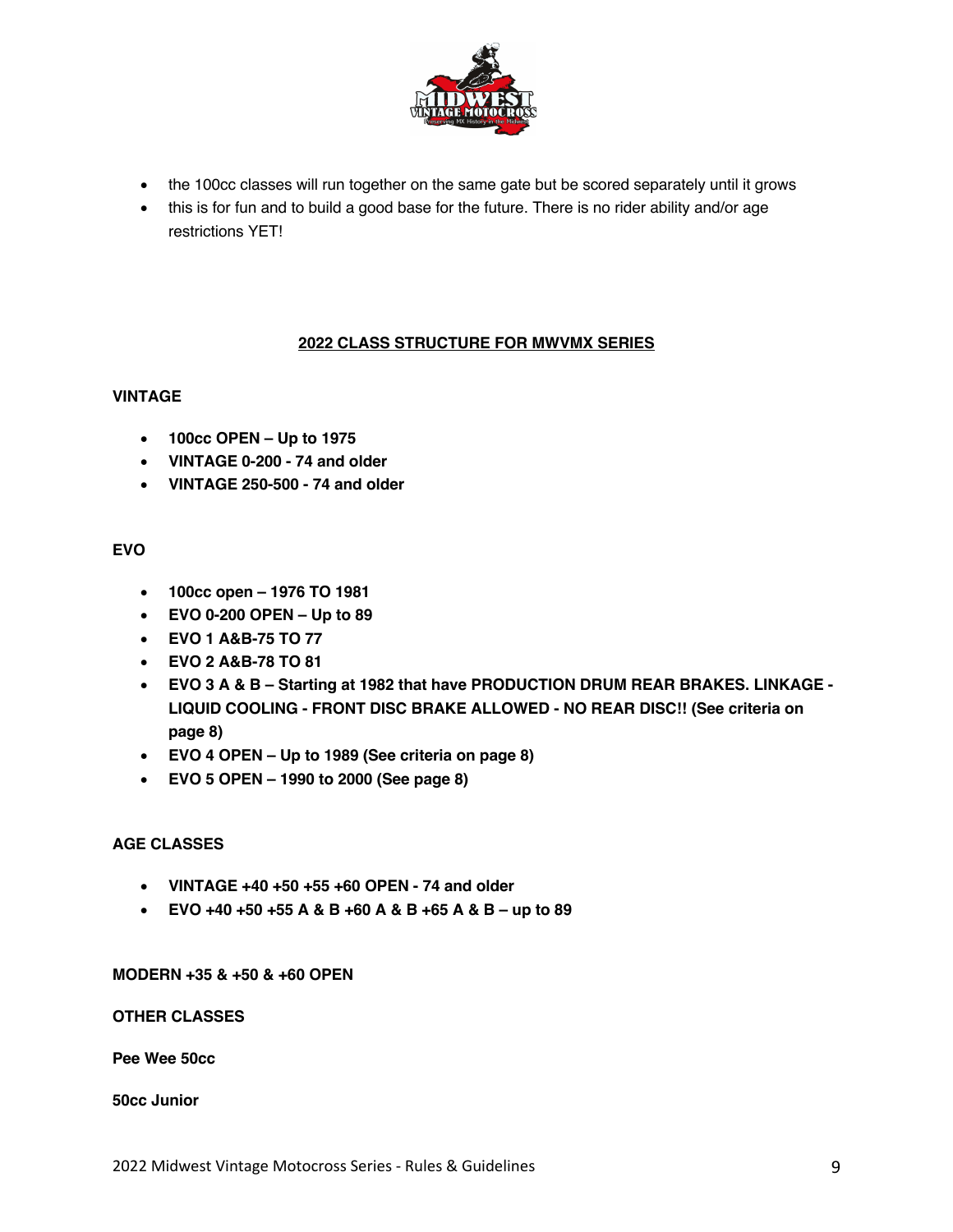

**50cc Senior**

**65cc Junior**

**65cc Senior**

**85cc Junior**

**85cc Senior**

**Youth OPEN (65-85cc)**

**WOMEN OPEN (Women are not limited to just this class, they can run other classes based on their bike and ability)**

**BEGINNER Vintage/Evo (up to 1989)- This class is for riders who have never raced OR have not raced in a long time. NO SANDBAGGERS ALLOWED, just a safe place to ride and burn fuel! Modern beginners should be in Modern C class**

**MODERN Support A, B & C – 2001 to Current. Nothing smaller than 125cc!**

**2-Stroke Only +35 (0-150cc) Open**

**2-Stroke Only 125cc & Up – Open**

#### **NOTES**

**\* Five (5) riders make a class**. Basically what this means is you need to have 5 riders at an event that want to form a class that is not currently offered. Speak to Woody about this for details.

**\* CR 125 HONDAS IN STOCK FORM UP TO 1976 ALLOWED IN VINTAGE**

**\* BULTACO 135- 136 BIKES ALLOWED IN STOCK FORM IN VINTAGE**

**PERIOD SPECIALS ARE ENCOURAGED BUT PEROID PARTS ARE REQUIRED**

**REMEMBER THIS: WE WILL NEVER TURN A BIKE AWAY FROM RACING. WE WILL DO WHAT EVER IS NEEDED TO INCLUDE ANY AND ALL BIKES! DO NOT LEAVE A BIKE HOME DUE TO NOT KNOWING, ASK!**

**IT'S NOT THE BIKE, IT'S THE RIDER! PLEASE REMEMBER THAT BEFORE YOU VOICE YOUR OPINION ON A PARTICULAR YEAR OR CLASS THAT YOU DO NOT AGREE WITH. THERE WILL ALWAYS BE GRAY AREAS WHEN IT COMES TO BIKES DUE TO THE EVOLUTION OF THE SPORT.**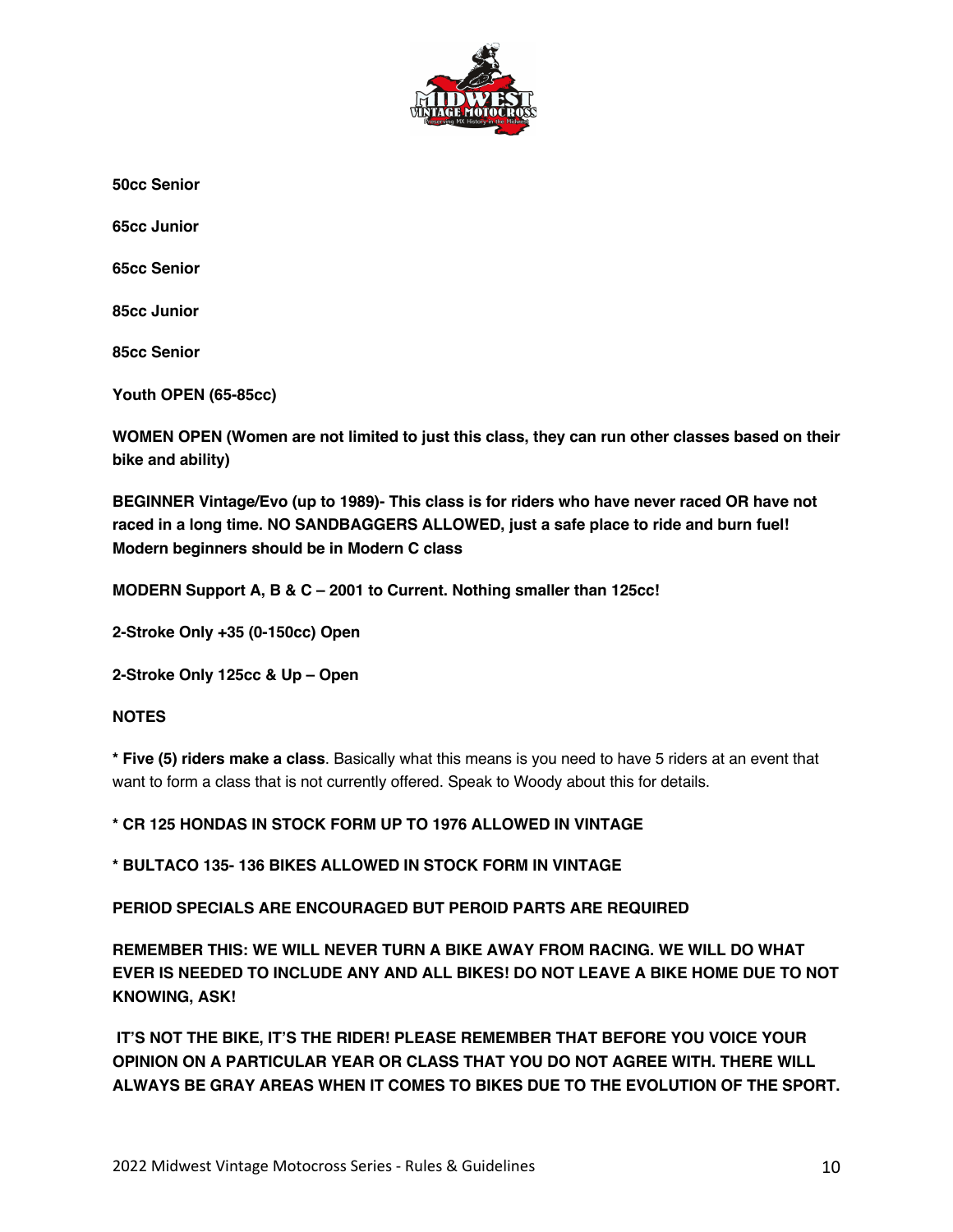

## **SCORING SYSTEM AND POINTS PAYOUT**

- POINTS WILL BE AWARDED ACCORDING TO EACH MOTO FINISH, WITHOUT REGARD TO RIDERS OVERALL PERFORMANCE FOR THE DAY.
- A RIDER WILL RECEIVE POINTS EVEN IF HE/SHE IS THE SOLE CLASS COMPETITOR
- THE FOLLOWING **SERIES** POINTS ARE AWARDED FOR EACH MOTO PLACING.

| $1st =$ | 25pts | $8th =$  | 13pts |
|---------|-------|----------|-------|
| $2nd =$ | 22pts | $9th =$  | 12pts |
| $3rd =$ | 20pts | $10th =$ | 11pts |
| $4th =$ | 18pts | $11th =$ | 10pts |
| $5th =$ | 16pts | $12th =$ | 9pts  |
| $6th =$ | 15pts | $13th =$ | 8pts  |
| $7th =$ | 14pts | $14th =$ | 7pts  |

- YEAR END SCORING TIES WILL BE BROKEN AS FOLLOWS: YEAR-END SCORING TIES WILL BE BROKEN BY THE GREATEST NUMBER OF MOTO WINS, THEN SECOND PLACE MOTO FINISHES, THIRD-PLACE, ETC.
- IN THE EVENT OF AN ABSOLUTE TIE, best looking and oldest rider wins!
- IN THE EVENT THAT ONLY ONE MOTO IS RUN we will assign the same points you received in your moto into a 2nd moto to determine event points.

We use the Olympic scoring system for determining race placing per moto. The rider with the lowest class score after two motos, wins that class. The second moto being the deciding factor.